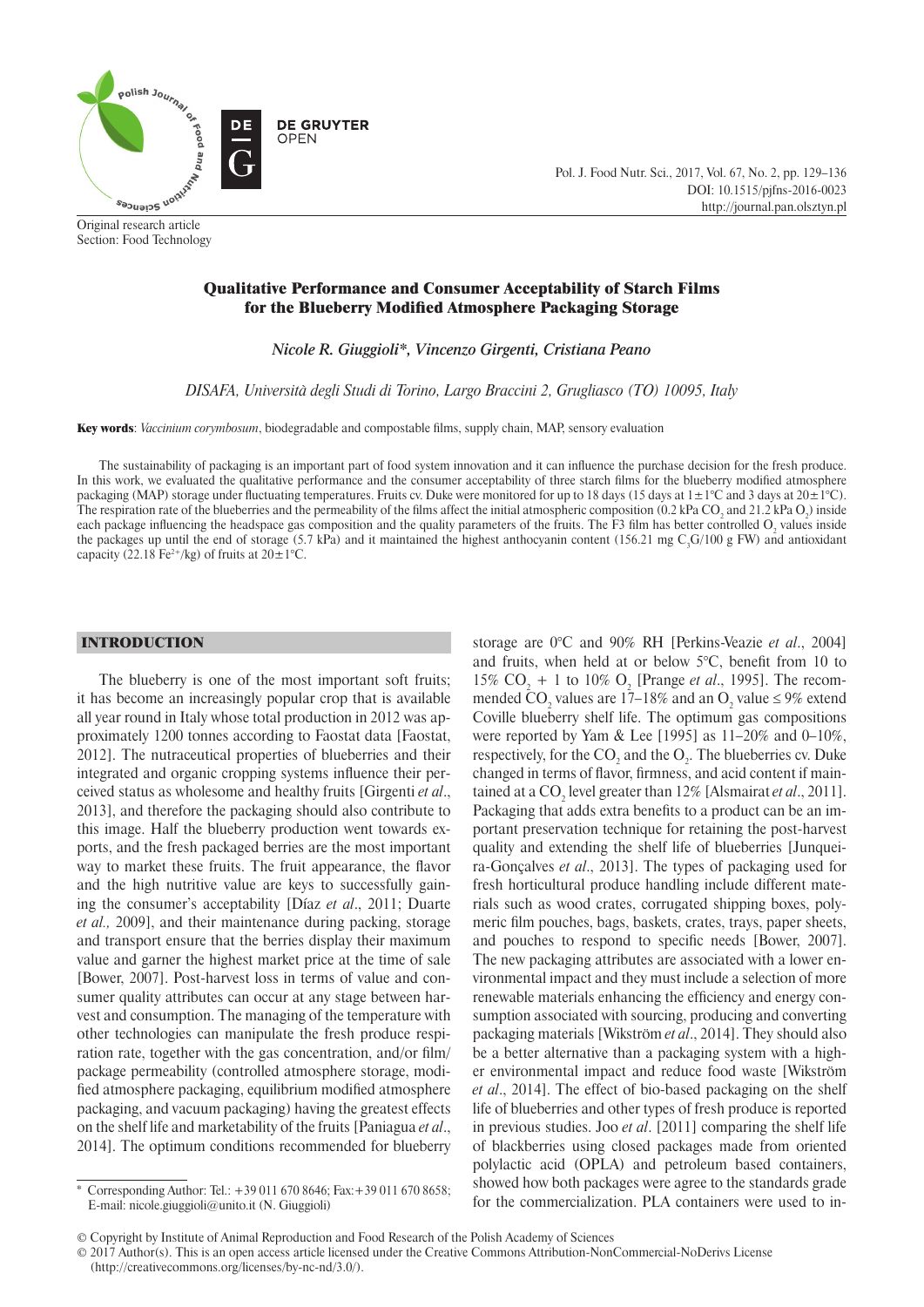crease the shelf life of blueberries at different storage temperatures [Almenar *et al*., 2008] and the consumers generally were able to distinguish and positively evaluate the PLA packaging [Almenar *et al*., 2010]. Cherry tomatoes and peaches were selected to develop and to optimize equilibrated modified atmosphere packaging (EMAP) using PLA films [Briassoulis *et al.*, 2013]. Among biopolymers, starch is one of the most studied for food packaging applications because of its availability, biodegradability and low cost, but its mechanical performance and hydrophilic characteristics represent a critical point for the use of this natural polymer. Researches on starch-based films have shown that such films could be suitable alternatives to conventional plastics for different food products [Peelman *et al.,* 2013; Peano *et al*., 2013; Briano *et al*., 2015]. The berries in growing conditions of Europe are manually harvested and they are directly picked into baskets with which they are transported from fields to a packing house; so the use of flexible films to wrap and to pack blueberries with or without modified atmosphere might be more advantageous than the use of other packaging such as clamshell in terms of product handling. Applications of biodegradable materials from starch corn to store highly perishable fruits such as blueberry under passive MAP are limited. This study aims to investigate the performance of films from starch corn applied for storage of blueberry fruits (cv. Duke) under fluctuating temperature such as in the supply chain and to manage passive modified atmosphere packaging (MAP), comparing the new films with that currently used at retail points. The most important qualitative traits and the nutraceutical components of stored berries will be considered with the most relevant criteria to consumers and preference to evaluate the acceptability of the new tested films.

## MATERIALS AND METHODS

### Sample preparation and storage conditions

Blueberry (*Vaccinium corymbosum L.*) samples cv. Duke were obtained from a commercial orchard of the Agrifrutta Soc. Coop. SRL (Piedmont, Italy). The fruits were hand- -picked in PLA baskets at the end of July at commercial maturity. Samples were uniform in size and lacked any visual injuries or shrivelling. After the picking, the fruits were transported in less than an hour to the packing house (Peveragno, Cuneo, Italy) where the different packaging procedures were carried out (approximately 3 h after harvest). The films used for the packaging were: one commercial polypropylene macroperforated film  $(6\text{-}mm$  holes)  $(F1)$  that is actually used in Italian retail distribution (Trepack, Italy,  $25 \mu m$ ) and three non--commercial biodegradable and compostable films that were non-perforated (prototypes, Novamont, Italy) (F2 of  $25 \mu m$ , F3 of 15  $\mu$ m and F4 of 25  $\mu$ m).

The starch film prototypes characterization has been largely studied in a previous work [Briano *et al.*, 2015]. In Table 1 the oxygen transmission rate  $(O_2TR)$  and the carbon dioxide transmission rate  $(CO_2TR)$  values are reported at  $20 \pm 1^{\circ}$ C and  $1 \pm 1^{\circ}$ C (temperatures of the storage trial). Each tray containing 0.125 kg of fruit (size  $9.5 \times 14 \times 5$  cm; consumer unit) was hermetically sealed with a Taurus 700 (Delphin, Italy) flow pack machine under ordinary atmo-

spheric conditions (0.2 kPa  $CO_2$  and 20.8 kPa  $O_2$ ). The blueberries were stored at  $1 \pm 1^{\circ}$ C at 90–95% RH in a cold room for 15 days. After the cool storage, the fruits were removed and held in the laboratory for 3 additional days at  $20 \pm 1^{\circ}$ C to simulate the retail conditions.

#### Sampling procedures

Three randomly selected baskets/film  $(0.375 \text{ kg of blue}$ berry fruits) were sampled for each time point and the F1 was used as the control. All physicochemical analyses, with the exception of the headspace gas composition, were performed for each sample at five time points as follows: at harvest  $(0)$ ; after 5, 10 and 15 days at a constant temperature of  $1 \pm 1^{\circ}$ C; at 24 h after the change in storage temperature at 16 days  $(20 \pm 1^{\circ}C)$ ; and at the end of the storage period (18 days: 15 days at low temperature +3 days at high temperature). Sensory evaluations (consumer acceptance) were conducted after 15 and 18 days of storage.

### Respiration rate

The rates of oxygen consumption  $(RO<sub>2</sub>)$  and carbon dioxide production  $(RCO<sub>2</sub>)$  for the blueberries were measured using a gas chromatograph (GC Varian 450, Italy) equipped with a capillary column (Molsieve 5A PLOT 30  $\mu$ m  $\times$  30 m  $\times$  0.53 mm) and a TCD detector following the permeable system [Beaudry *et al.,* 1992]. The respiration rates in terms of O<sub>2</sub> and CO<sub>2</sub> at a given temperature were expressed as an average of three measurements (mmol  $kg<sup>-1</sup>h<sup>-1</sup>$ ) according to the following equations : Eqs.  $(1)-(2)$ , respectively:

$$
RO_{2} = \frac{\frac{PO_{2} \times A}{1} \times (pO_{2} \text{ atm} - pO_{2} \text{ pkg})}{M}
$$
 (1)

$$
RCO_2 = \frac{\text{PCO}_2 \times \text{A}}{1} \times (\text{pCO}_2 \text{ pkg} - \text{pCO}_2 \text{ atm})}{M}
$$
 (2)

where: P is the permeability coefficient (mmol cm cm<sup>-2</sup> h<sup>-1</sup> kPa<sup>-1</sup>); A is the surface area (cm);  $l$  is the thickness of the film (cm);  $p_{\text{atm}}$  is the partial atmospheric pressure (kPa);  $p_{\text{obs}}$  is the pressure inside the packaging (kPa), and M is the mass (kg).

### Headspace gas composition

The headspace gas composition inside each package changed during storage because of the combined effect of the cv. Duke respiration, the films acted as a barrier to gases, and the temperature. Therefore, to measure the relative changes in the carbon dioxide and oxygen concentrations, we used a CO<sub>2</sub> and O<sub>2</sub> analyzer (CheckPoint II, PBI Dansensor, Italy). The changes in gas composition values were measured daily over the trial period and are expressed as v/v kPa. To avoid modifications in the headspace gas composition from gas sampling, the same air volume (with a free volume of 330 mL) was maintained in the packages during the trial period (because of a modification to the packages made by the supplier) because the analyzer introduced the same quantity of air that it removed for the analyses. To prevent gas leakage during the measurement, an adhesive single sep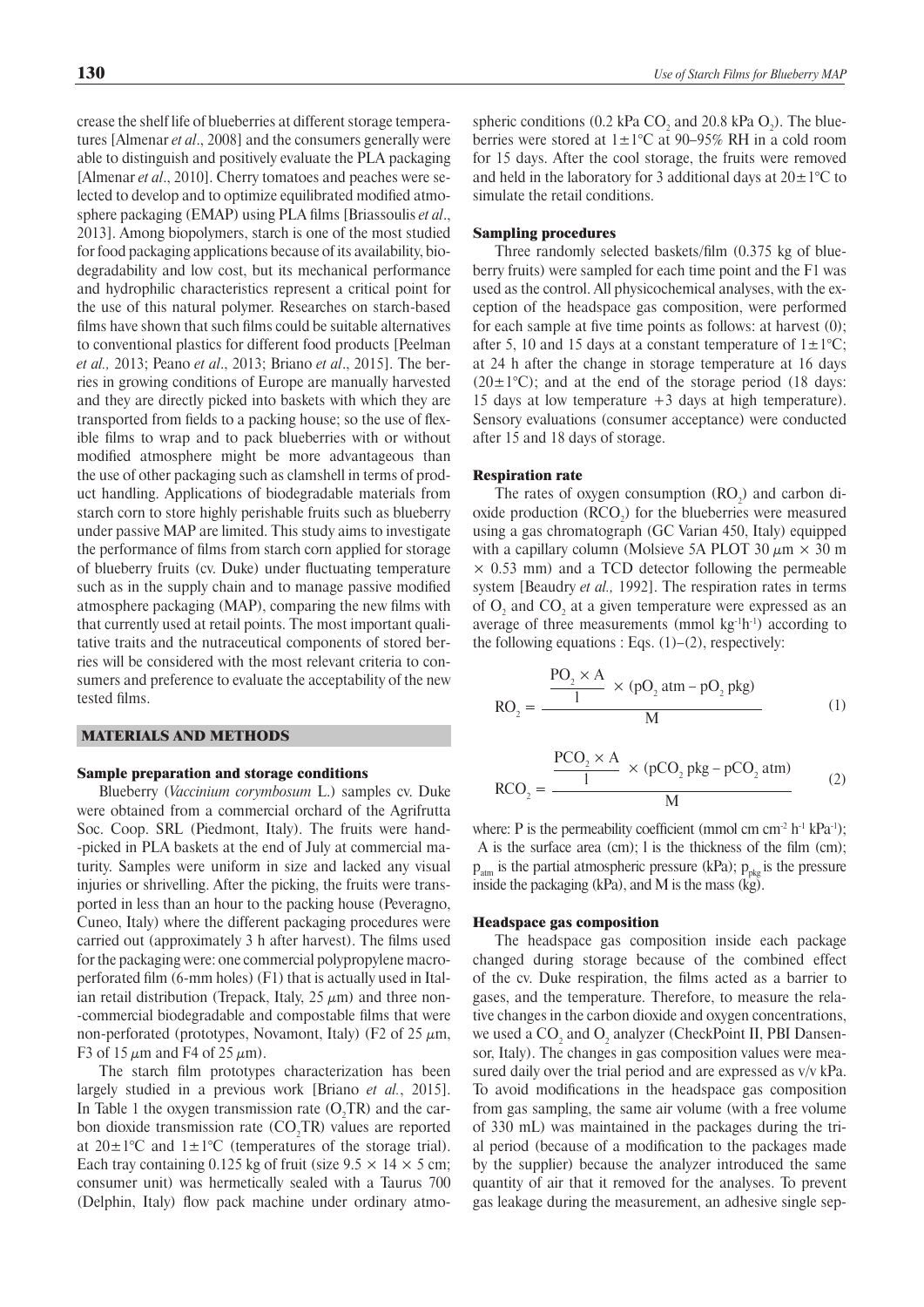tum system (Septum white 15 mm diameter, Dansensor, Italy) was placed on the surface of the package. The results are expressed as an average of three replicates.

## Qualitative fruits assessment

#### *Weight loss*

The weight (water) loss of each blueberry tray was measured by using an electronic balance (SE622, WVR, USA) with an accuracy of 0.01 g. The weight losses are reported as a percentage of the initial fruit weight of each package (Equation 3). The results are expressed as an average of three replicates.

Weight loss 
$$
(\%) = \frac{W_0 - W_t}{W_0}
$$
 (3)

where:  $W_{o}$  is the initial weight and  $W_{t}$  is the weight of the sample at time *t*.

#### *Soluble solids content (SSC) and titratable acidity (TA)*

A soluble solids content (SSC) analysis was conducted by using squeezed blueberries at 20°C. The SSC concentration was determined through the homogenization of fruits from each lot with an Atago Pal-1 pocket refractometer ( Atago Co. Ltd., Japan), and it was expressed in units of °Brix at 20°C. The TA was measured by using an automatic titrator (Titritino 702, Metrohm, Swiss) and was determined potentiometrically by using 0.1 N NaOH to an end point of pH 8.1 in 5 mL of juice diluted in 50 mL of distilled water.

## *Total anthocyanin and phenolic contents and the antioxidant activity*

To determine the main nutraceutical compounds a preliminary extraction of blueberries was performed. To this end, 25 mL of the extraction solution (500 mL of methanol, 23.8 mL of deionized water and 1.4 mL of 37% hydrochloric acid) were used for 10 g of blueberries of each sample. After 60 min in dark storage conditions at room temperature, a homogenized sample was obtained using the Ultra Turrax (T25, IKA WERKE, Staufen, Germany) at 3000 rpm for 15 min. Before the analysis the supernatant was stored at -20° C. The pH differential method of Cheng & Breen [1991] was the base for the evaluation of the total anthocyanin content. The method was based on the difference of absorbance of anthocyanins at 510 and 700 nm in a buffer solution at pH 1.0 and pH 4.5, respectively.

Data reported as milligrams of cyanidin-3-glucoside (C3G) equivalents per 100 g of fresh weight (FW) were calculated using the following equation:

$$
A_{\text{tot}} = (A_{515} - A_{700}) \text{ pH } 1.0 - (A_{515} - A_{700}) \text{ pH } 4.5.
$$

According with the method of Slinkard & Singleton [1977], the total pholyphenols content was evaluated with the Folin-Ciocalteu reagent with gallic acid as a standard. The absorbance was measured at 765 nm with a UV-Vis spectrophotometer 1600 (PC VWR International) and the data were reported as milligrams of gallic acid equivalents per 100 g of fresh weight ( $mg<sub>GAF</sub>/100$  FW).

The method of Pellegrini *et al.* [2003], with some modifications was used to analyze the antioxidant capacity of blueberries. The capacity of the reduction of the ferric 2,4,6-tripyridyl-s-triazine (TPTZ) to its ferrous form in the TPTZ-ferric chloride solution (FRAP reagent) was measured at 595 nm. The spectrophotometric results were expressed as mmol Fe2+ per 1 kg of fresh berries.

#### Sensory evaluations

A sensory evaluation was performed with fifteen trained panelists to assess the acceptability of blueberries packaged with the different starch corn films. Ten berries randomly selected for each sample were judged according with the main sensory descriptors (appearance, aroma, texture, flavor and overall acceptability). The 9-point hedonic scale (where 9= "like extremely,"  $8=$  "like very much",  $7=$  "like moderately",  $6 =$  "like slightly"  $5 =$  "neither like nor dislike",  $4 =$  "dislike slightly",  $3 =$  "dislike moderately,"  $2 =$  "dislike very much" and  $1 =$  "dislike extremely"), largely applied in the food and consumer research [Lim, 2011], was used to evaluate the fruits. The unacceptability of the fruits was under 3 score.

#### Statistical analysis

All statistics were performed using IBM-SPSS.22 for Windows [2015]. The data obtained were treated with two-way analysis of variance (ANOVA) and the means were separated using the Duncan test ( $p \le 0.05$ ).

#### RESULTS AND DISCUSSION

## Respiration rate of blueberries and headspace gas composition of packages

The initial atmospheric gas composition (0.2 kPa  $CO_2$  and 21.2 kPa  $O_2$ ) changed in the packages with all the starch films, the exchange area through the film packages  $(550 \text{ cm}^2)$ was kept constant, so the evolution of the internal atmosphere inside the baskets was passively created by the respiration rate  $(RCO<sub>2</sub>)$  of the cv. Duke berries (Figure 1) and the permeability of the films (Table 1) to  $O_2$  and  $CO_2$  [Beaudry *et al.*, 1992], both of which were affected by the temperature. High respiration rates generally influence negatively the quality of the products promoting the consumption of organic acids. Among berries, blueberries generally show a low respiration rate. The catabolic activity is affected more by the storage temperature than the biodegradable films used and this implies that a severe temperature control is extremely necessary to store berries along the supply chain. In fact the RCO<sub>2</sub> values after 5 days of storage at  $1\pm1$ <sup>o</sup>C were of 0.45, 0.65 and 0.47 mmol  $kg<sup>-1</sup>h<sup>-1</sup>$  respectively for the F2, F3 and F4 films and were similar to those reported by Harb  $&$  Streif [2004]. These values were maintained in a similar range for all the time the fruits were maintained under low temperature. With the change of the temperature the same packaged fruits increased their metabolism achieving at the end of storage time (18 days) respectively 2.75, 4.63 and 4.27 mmol  $kg<sup>-1</sup>h<sup>-1</sup>$  of  $CO_2$ . The gas barrier of biodegradable films changes as the temperature increases [Beaudry *et al*., 1992]; at 20±1°C the oxygen transmission rate  $(O_2)$  and the carbon dioxide transmission rate  $(CO<sub>2</sub>)$  of all the biodegradable and compostable films (Table 1) increases more than 70% so, their barrier effects have been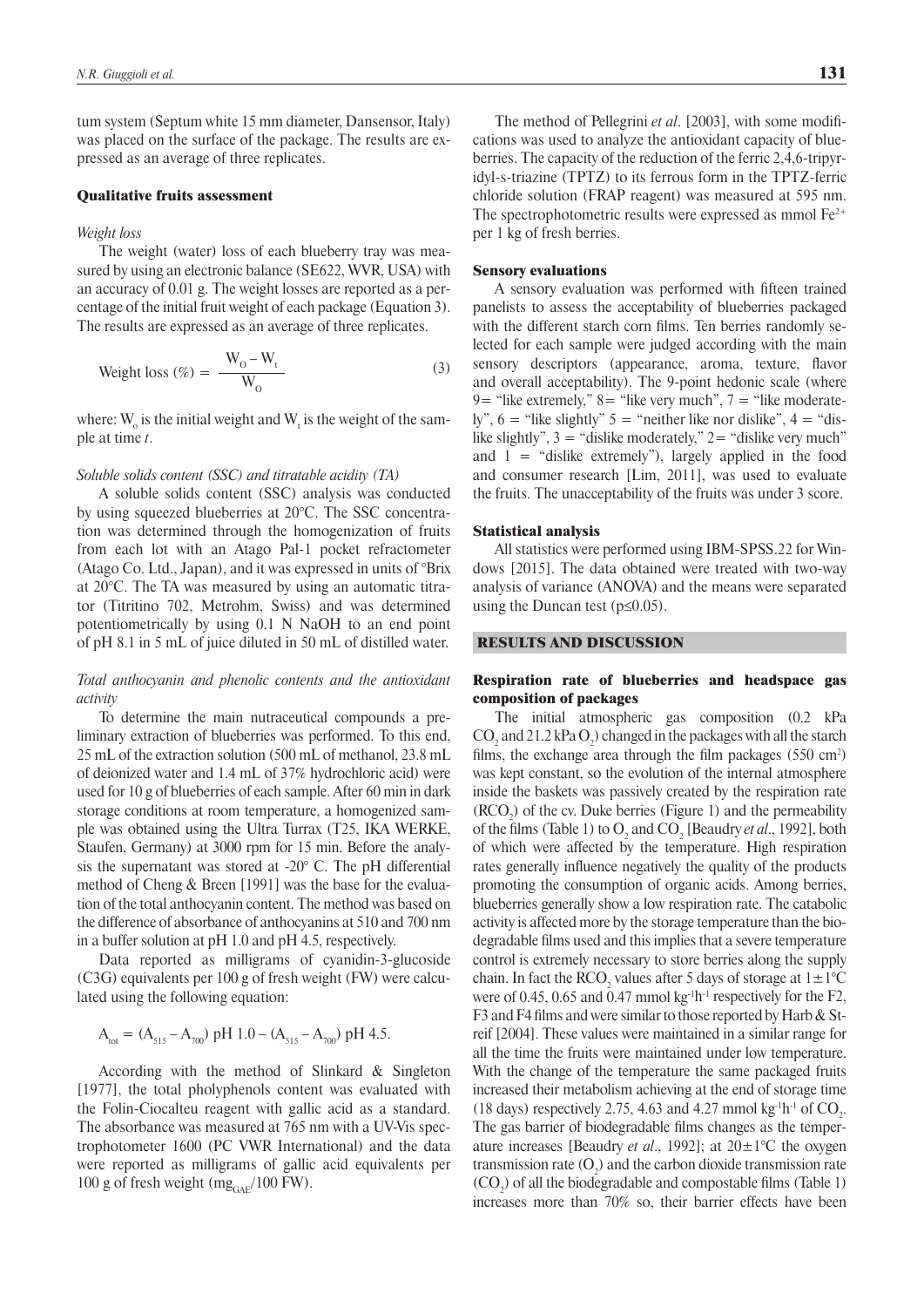

FIGURE 1.  $CO_2$  respiration rate (RCO<sub>2</sub>) of cv. Duke with the biodegradable and compostable films.

TABLE 1. Values of the oxygen transmission rate  $(O_2TR)$  and carbon dioxide transmission rate  $(CO_2TR)$  of prototype films.

| Film           | Temperature<br>$(^\circ C)$ | O, TR<br>$(ASTMF2622-08)$<br>$\text{cm}^3/\text{m}^2/\text{d}/\text{bar}$ | CO, TR<br>$(ASTMF2476-05)$<br>$\text{cm}^3/\text{m}^2/\text{d}/\text{bar}$ |
|----------------|-----------------------------|---------------------------------------------------------------------------|----------------------------------------------------------------------------|
| F <sub>2</sub> | 20                          | 729                                                                       | 2544                                                                       |
|                | 1                           | 368                                                                       | 1435                                                                       |
| F <sub>3</sub> | 20                          | 1197                                                                      | 4748                                                                       |
|                |                             | 437                                                                       | 1881                                                                       |
| F <sub>4</sub> | 20                          | 865                                                                       | 3272                                                                       |
|                |                             | 377                                                                       | 1596                                                                       |

changed. The  $O<sub>2</sub>$  and  $CO<sub>2</sub>$  levels detected in the sample packages headspace during storage are reported in Figures 2 and 3, respectively. The atmosphere inside the packages with the F1 film did not change at any storage time because of the macro hole (6-mm-diameter). As expected, a decrease in the headspace  $O<sub>2</sub>$  and an increase in the headspace  $CO<sub>2</sub>$  over time was observed. Among all the biodegradable films, the F3 provides the lowest barrier effect and at  $20 \pm 1$ °C the CO<sub>2</sub> concentration achieved the lowest values. At  $20 \pm 1^{\circ}C$ , the CO<sub>2</sub> gas transmission rate was greater than those of  $O_2$  and at the end of the storage period (18 days),  $12.6$  kPa,  $17.2$  kPa and  $22.0$  kPa  $CO$ , were achieved for the F3, F4 and F2 films, respectively, which corresponded to 13.3 kPa, 5.8 kPa and 2.8 kPa  $O_2$ . The detection of off-flavors attributed to fermentation in highbush blueberries that were kept respectively to high  $CO$ , and to low  $O$ , concentrations are well known [Krupa & Tomala, 2007]. Even if after  $18$  days the  $O<sub>2</sub>$  gas composition inside each package strongly decreased (especially for the F4 film), all the biodegradable and compostable films well controlled the oxygen transmission rate  $(O_2TR)$  permitting blueberries to receive enough  $O_2$  to prevent fermentation inside packages.

## Fruit quality assessment

#### *Weight loss*

Maintaining the net weights of berries upon delivery is a required condition for markets. As reported in the litera-



FIGURE 2. CO<sub>2</sub> headspace concentration (kPa) of cv. Duke fruits during storage.

ture, weight losses of 5% lead to wilting and poor texture, and the taste is considered critical for blueberry marketability [Almenar *et al*., 2008]. Considering this criterion, from our findings (Table 2) all blueberries stored with the starch films  $(F2, F3$  and  $F4$ ) would be marketable for up to 18 days. At the low temperature  $(1\pm1^{\circ}C)$ , all films control weight loss well, likely because they were the only protection from mechanical damage in the case of the F1 film and they provided a protective atmosphere with the F2, F3 and F4 films. For each wrapping film, the effect of the high temperature  $(20 \pm 1^{\circ}C)$  was more obvious in terms of blueberry weight loss than at  $1 \pm 1$ °C; the highest weight losses were observed for the control (5.30%). This trend is expected because as the temperature increases, the free energy of water molecules also increases and thus enhances the molecular movement, and the potential for exchange [Katul *et al*., 2012]. At the end of the storage time  $(18 \text{ days})$ , the F3 film showed the lowest weight losses (2.48%). According to the literature [Bertuzzi *et al.*, 2007], packaging films made from renewable resources (corn starch) such as those used in this study show a naturally high permeability to water vapor; in fact, water condensation did not develop inside the MAP samples and no fungal development was observed on the fruits (data not shown).

### *SSC and TA*

Changes in the SSC and TA levels of Duke highbush blueberries during storage are summarized in Table 3. Kader [1999] proposed a value of 10 as a minimum SSC that is acceptable for blueberry flavor. In our study, the blueberries cv. Duke at harvest showed 11.1 °Brix and the SSC values stayed acceptable over the whole storage period. The SSC values obtained at  $1\pm1$ °C and  $20\pm1$ °C varied from 11.0–11.6°Brix to 9.8–11.5 °Brix, respectively. According to previous studies [Rosenfeld *et al*., 1999], the higher SSC values were found in all packages at the lower storage temperature. Blueberries packed in MAP were reported to have a constant SSC evolution during storage at  $1 \pm 1$ °C and no statistically significant differences were observed up to 15 days of storage. The difference in the SSC between the different MAP packages was noticeable with the increased temperature. All films showed SSC declines thanks to the increase in the respiration rate of the blueberries although the  $CO<sub>2</sub>$  levels in MAP storage (F2, F3 and F4) can reduce the rate at which sugars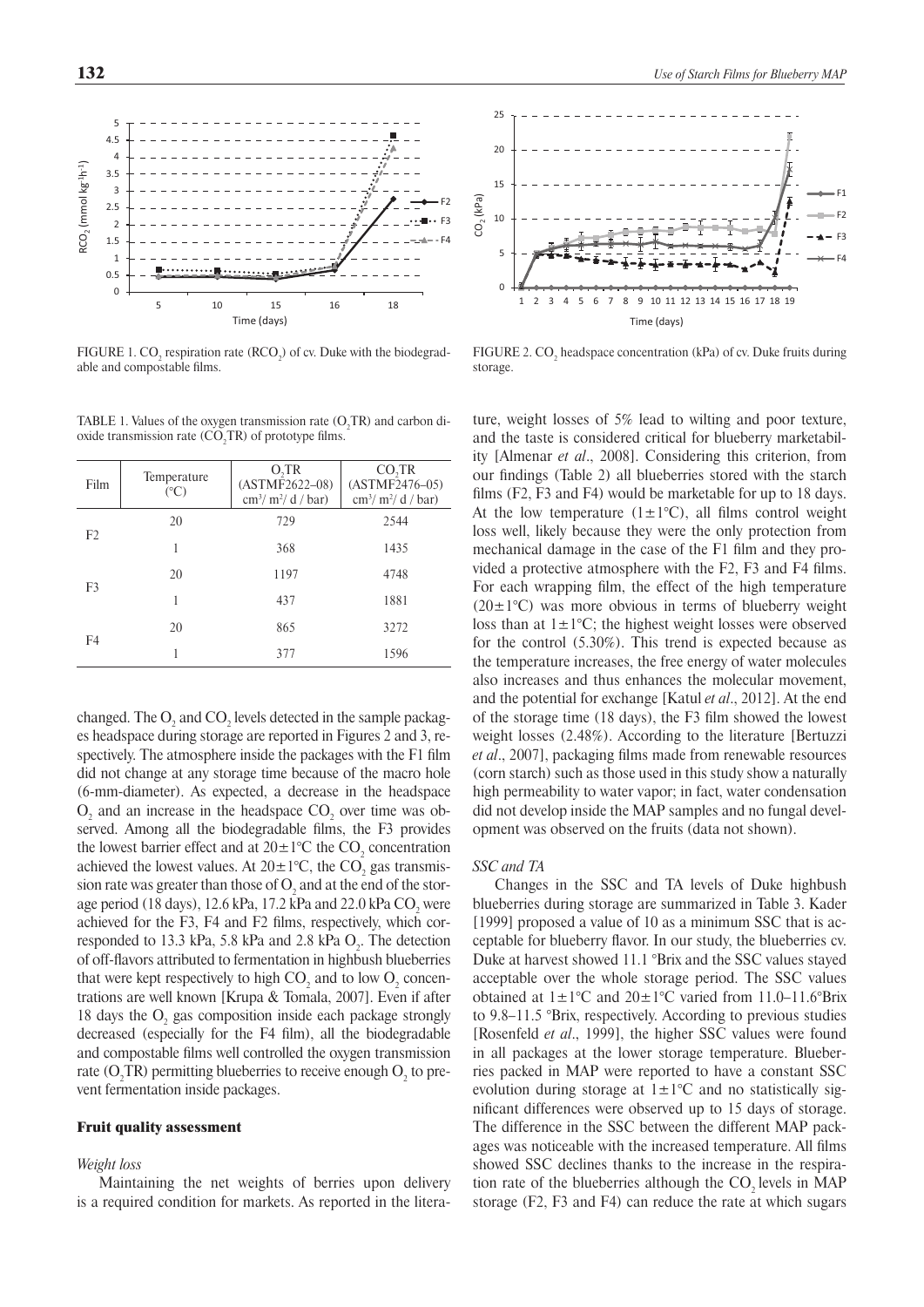

FIGURE 3.  $O<sub>2</sub>$  headspace concentration (kPa) of cv. Duke during storage.

are used when compared with the control treatment (F1). After 18 days of storage the F3 film showed the best performance to control the evolution of the SSC value (10.8 °Brix). The acidity of the fresh blueberries (0 days) was determined to be 9.24 meq/L. This value was at approximately the same level in fruits packed in MAP during 15 days of storage at a low temperature  $(1 \pm 1^{\circ}C)$  and no differences were observed among the different starch films. The TA of fruit used as a control (F1) instead had decreased already after 10 days of cold storage as a result of blueberry ripening, which continues by converting acid to sugar. As reported in previous

#### *Total anthocyanin and phenolic contents and antioxidant activity*

The changes in nutraceutical compounds are shown in Table 4. Although the anthocyanin, phenolic contents and antioxidant activity of blueberry fruits have been previously reported, this is the first report on changes in cv. Duke after storage when using films for MAP made from starch corn. Blueberries are one of the richest sources of anthocyanins [Wu *et al*., 2006] and the absence of oxygen, a low pH and low processing/storage temperatures are external factors that favor the stability of anthocyanin pigments [Kalt *et al*., 1999]. According to previous studies [Prior *et al*., 2003], cv. Duke was confirmed as a valuable source of potentially healthy compounds; in fact, the total anthocyanin content at harvest was of 223.86 mg  $C_3G$  /100 g FW. Although many studies have been performed, the effects of the storage time and temperature on the behavior of the anthocyanin contents are not well known [Kalt *et al*., 1999; Routray & Orsat, 2011] and the  $CO_2$ -enriched atmospheric effects on their stability are also uncertain [Wang, 2007]. Our data show that for all films used, the degradation rate of anthocyanins increases as the temperature rises according to previous studies [Routray

TABLE 2. Effect of different packaging on weight loss of blueberry cv. Duke during the storage.

| Films          | Day $5^*$         | Day $10$          | Day $15^*$        | Day $16$          | Day 18            |
|----------------|-------------------|-------------------|-------------------|-------------------|-------------------|
| F1             | $1.07\% \pm 0.23$ | $1.81\% \pm 0.22$ | $2.52\% \pm 0.27$ | $2.83\% \pm 0.30$ | $5.30\% \pm 0.59$ |
| F <sub>2</sub> | $1.05\% \pm 0.14$ | $1.65\% \pm 0.19$ | $2.30\% \pm 0.24$ | $2.51\% \pm 0.20$ | $4.20\% \pm 0.69$ |
| F <sub>3</sub> | $0.46\% \pm 0.12$ | $0.84\% \pm 0.10$ | $1.21\% \pm 0.10$ | $1.39\% \pm 0.11$ | $2.38\% \pm 0.27$ |
| F4             | $0.84\% \pm 0.20$ | $1.46\% \pm 0.27$ | $2.01\% \pm 0.35$ | $2.15\% \pm 0.29$ | $3.79\% \pm 0.39$ |

The data were expressed on means(%)±standard error. \* 5,10, 15 days at  $1 \pm 1$ °C and 16,18 days at 20 $\pm 1$ °C.

TABLE 3. Evolution of soluble solid content (SSC) and titratable acidity of blueberry cv. Duke during the post-harvest.

| Quality parameters     | Films          | Day $5^*$                     | Day $10$                        | Day $15$                       | Day $16$                       | Day 18                        |
|------------------------|----------------|-------------------------------|---------------------------------|--------------------------------|--------------------------------|-------------------------------|
| Harvest $11.1 \pm 0.1$ |                |                               |                                 |                                |                                |                               |
|                        | F <sub>1</sub> | $11.4 \pm 0.10^{bA^{**}}$     | $11.3 \pm 0.10$ <sup>nsA</sup>  | $11.0 \pm 0.15^{bB}$           | $10.9 \pm 0.10^{bB}$           | $9.80 \pm 0.06$ <sup>cC</sup> |
|                        | F <sub>2</sub> | $11.5 \pm 0.10^{abA}$         | $11.4 \pm 0.10$ <sup>nsAB</sup> | $11.3 \pm 0.10$ <sup>aB</sup>  | $11.0 \pm 0.10^{bC}$           | $10.5 \pm 0.06^{bD}$          |
| SSC (°Brix)            | F <sub>3</sub> | $11.5 \pm 0.10^{abA}$         | $11.4 \pm 0.10^{msAB}$          | $11.2 \pm 0.12$ <sup>aBC</sup> | $11.1 \pm 0.10^{\text{abc}}$   | $10.8 \pm 0.20$ <sup>aD</sup> |
|                        | F <sub>4</sub> | $11.6 \pm 0.10$ <sup>aA</sup> | $11.4 \pm 0.10$ <sup>nsA</sup>  | $11.2 \pm 0.12$ <sup>aA</sup>  | $11.5 \pm 0.10^{aA}$           | $10.4 \pm 0.10^{bB}$          |
|                        |                |                               | Harvest $9.24 \pm 1.37$         |                                |                                |                               |
|                        | F <sub>1</sub> | $9.35 \pm 0.5$ <sup>nsA</sup> | $8.11 \pm 0.24$ <sup>bB</sup>   | $7.50 \pm 0.53$ <sup>bBC</sup> | $6.74 \pm 0.83$ <sup>bCD</sup> | $6.40 \pm 0.40$ <sup>bD</sup> |
|                        | F <sub>2</sub> | $9.64 \pm 0.1$ <sup>nsA</sup> | $9.69 \pm 0.37$ <sup>aA</sup>   | $9.48 \pm 0.24$ <sup>aA</sup>  | $7.77 \pm 0.32$ <sup>abB</sup> | $7.27 \pm 0.08$ <sup>aC</sup> |
| $TA$ (meq/L)           | F <sub>3</sub> | $9.38 \pm 0.3$ <sup>nsA</sup> | $9.58 \pm 0.32$ <sup>aA</sup>   | $9.48 \pm 0.29$ <sup>aA</sup>  | $7.97 \pm 0.55$ <sup>aB</sup>  | $7.42 \pm 0.15$ <sup>aB</sup> |
|                        | F <sub>4</sub> | $9.87 \pm 0.1$ <sup>nsA</sup> | $9.48 \pm 0.35$ <sup>aA</sup>   | $9.51 \pm 0.38$ <sup>aA</sup>  | $7.29 \pm 0.17$ <sup>abB</sup> | $7.37 \pm 0.30$ <sup>aB</sup> |

 $*$  5,10, 15 days at  $1\pm1$ °C and 16,18 days at 20 $\pm1$ °C. "Values in the column followed by different lowercase letters and lines followed by different uppercase letters are significantly  $(p<0.05)$  different according to Duncan's test.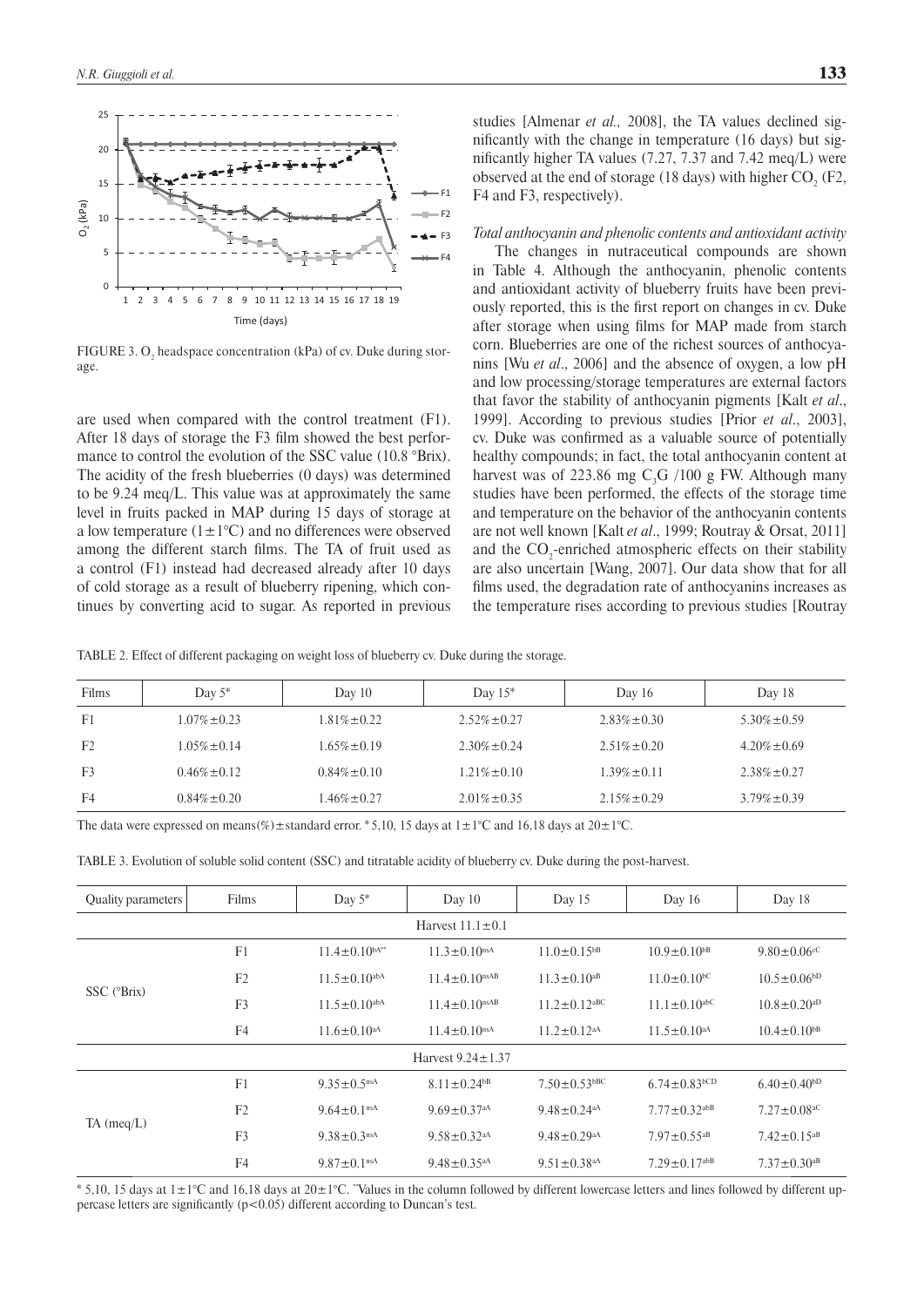| Nutraceutical<br>compounds                | Films                      | Day $5^*$                              | Day 10                            | Day 15                             | Day 16                              | Day 18                            |
|-------------------------------------------|----------------------------|----------------------------------------|-----------------------------------|------------------------------------|-------------------------------------|-----------------------------------|
|                                           | Harvest $223.86 \pm 18.28$ |                                        |                                   |                                    |                                     |                                   |
| Total<br>anthocyanins<br>$(mgC3G/100$ FW) | F1                         | $266.71 \pm 32.71$ <sup>ns**A***</sup> | $269.83 \pm 22.91$ <sup>aA</sup>  | $161.58 \pm 17.10$ <sup>nsB</sup>  | $146.26 \pm 14.69$ <sup>nsB</sup>   | $155.44 \pm 26.56$ <sup>nsB</sup> |
|                                           | F <sub>2</sub>             | $210.19 \pm 22.70$ <sup>nsA</sup>      | $181.06 \pm 23.17$ bcAB           | $141.71 \pm 17.59$ <sup>nsBC</sup> | $160.47 \pm 26.16$ <sup>nsABC</sup> | $119.97 \pm 37.25$ <sup>nsC</sup> |
|                                           | F <sub>3</sub>             | $255.41 \pm 86.44$ <sup>nsA</sup>      | $204.63 \pm 29.52$ <sup>bAB</sup> | $181.00 \pm 28.16$ <sup>nsAB</sup> | $123.59 \pm 37.48$ nsB              | $156.21 \pm 11.82$ <sup>nsB</sup> |
|                                           | F <sub>4</sub>             | $213.03 \pm 39.64$ <sup>nsA</sup>      | $142.11 \pm 32.89^{b}$            | $150.80 \pm 28.65$ <sup>nsB</sup>  | $120.49 \pm 28.01$ <sup>nsB</sup>   | $114.52 \pm 27.60$ <sup>nsB</sup> |
|                                           | Harvest $491.54 \pm 19.01$ |                                        |                                   |                                    |                                     |                                   |
| Total polyphenols<br>$(mgGAF/100$ FW)     | F1                         | $506.90 \pm 15.01$ <sup>nsAB</sup>     | 535.11 $\pm$ 69.40 <sup>aA</sup>  | $434.79 \pm 47.96$ nsBC            | $374.24 \pm 21.02$ nsCD             | $332.65 \pm 30.30^{bD}$           |
|                                           | F <sub>2</sub>             | $450.72 \pm 27.89$ <sup>nsA</sup>      | $425.01 \pm 31.22$ <sup>bAB</sup> | $419.99 \pm 10.61$ <sup>nsAB</sup> | $365.07 \pm 55.74$ <sup>nsB</sup>   | $422.80 \pm 59.62$ <sup>aAB</sup> |
|                                           | F <sub>3</sub>             | $492.22 \pm 56.66$ <sup>nsA</sup>      | $483.16 \pm 18.46$ <sup>abA</sup> | $387.23 \pm 25.06$ <sup>nsB</sup>  | $378.53 \pm 37.54$ <sup>nsB</sup>   | $368.19 \pm 52.92$ <sup>aB</sup>  |
|                                           | F <sub>4</sub>             | 495.56 $\pm$ 44.46nsA                  | $387.30 \pm 97.01$ <sup>bB</sup>  | $378.50 \pm 32.69$ <sup>nsB</sup>  | $365.40 \pm 24.96$ <sup>nsB</sup>   | $366.60 \pm 20.27$ <sup>aB</sup>  |
|                                           | Harvest $23.25 \pm 0.72$   |                                        |                                   |                                    |                                     |                                   |
| <b>Total Antioxidant</b>                  | F1                         | $22.37 \pm 0.27$ <sup>nsNS</sup>       | $21.36 \pm 1.60^{bNS}$            | $22.89 \pm 0.54$ <sup>aNS</sup>    | $22.81 \pm 1.63$ <sup>aNS</sup>     | $21.16 \pm 1.12$ <sup>bNS</sup>   |
| Capacity (mmol<br>Fe $2+/kg$ )            | F <sub>2</sub>             | $22.80 \pm 0.50$ <sup>nsA</sup>        | $22.92 \pm 0.20$ aA               | $22.72 \pm 0.70$ aA                | $20.98 \pm 0.97$ <sup>bB</sup>      | $22.16 \pm 1.39$ <sup>aAB</sup>   |
|                                           | F <sub>3</sub>             | $23.65 \pm 1.50$ <sup>nsNS</sup>       | $22.22 \pm 1.00$ <sup>aNS</sup>   | $22.52 \pm 0.40$ <sup>aNS</sup>    | $22.20 \pm 0.60$ <sup>aNS</sup>     | $22.18 \pm 0.29$ <sup>aNS</sup>   |
|                                           | F <sub>4</sub>             | $23.60 \pm 0.82$ <sup>nsA</sup>        | $22.95 \pm 0.38$ <sup>aAB</sup>   | $21.79 \pm 0.37$ <sup>bBC</sup>    | $21.75 \pm 0.47$ <sup>aBC</sup>     | $21.51 \pm 1.22$ <sup>aC</sup>    |

TABLE 4. Evolution of nutraceutical compounds of blueberry cv. Duke during the post-harvest.

\*5,10, 15 days at  $1\pm1$ °C and 16,18 days at  $20\pm1$ °C. \*\*ns=not significant. \*\*\*Values in the column followed by different lowercase letters and lines followed by different uppercase letters are significantly ( $p < 0.05$ ) different according to Duncan's test.

& Orsat, 2011]. All samples showed a decrease in the total anthocyanin content if compared with the values at harvest, as a consequence of decreases in the TA values and increases in weight loss during storage. After 15 days of storage at  $1\pm1$ °C, anthocyanin decreases of 27.8%, 36.7%, 18.8% and  $32.7\%$  were observed for the F1, F2, F3 and F4 films, respectively, and at the end of the storage time (18 days), the fruits wrapped with the same films lost  $30.5\%$ ,  $46.3\%$ , 30.5% and 48.9% of their initial anthocyanin values. Among all the starch films, the F3 maintained the highest anthocyanin content (181.00 and 156.21 mg  $C_3G/100$  g FW, respectively) after 15 and 18 days with the highest  $O<sub>2</sub>$  kPa measured inside the packages [Kalt *et al*., 1999] during the entire storage time.

The total phenolic content of the cv. Duke at harvest was 491.54 mg GAE/100 g FW, and it was within the range of values found in previous studies [Howard & Hager, 2007]. For all the packages, the change in the total phenolic content occurred more slowly at the lower temperature  $(1\pm1\degree C)$ . Even when the berries were subjected to metabolic stress from the change in temperature ( $20 \pm 1$ °C), the F2, F3 and F4 films can help to maintain high nutritional values in fruits and no significant differences were found among the starch films  $(422.80, 368.19)$  and  $366.60$  mg GAE  $/100$  g FW, respectively).

The total antioxidant capacity in blueberries cv. Duke was  $23.25$  Fe<sup> $2+/k$ </sup>g, which is correlated especially well with the anthocyanin and phenolic compound contents. These fruits may be considered as one of the highest antioxidant sources among fruits and vegetables [Vrhovsek *et al*., 2012]. During the whole storage time, the antioxidant capacity of the blueberry fruits decreased in comparison with fresh

fruits according to previous studies [Remberg *et al*., 2003] although they still maintained their value near harvest time. Among all the starch films, the F3 was the only one able to maintain a stable antioxidant capacity for the whole storage time ranging to 23.65 Fe<sup>2+/</sup>kg (5 days) to 22.18 Fe<sup>2+</sup>/kg (18 days).

#### Sensory evaluations

In general, sensory analysis is a good tool to evaluate the impact on consumer acceptability. Sensory evaluation was performed to see if  $CO$ , managed using the different films affected the blueberries quality. It is seen from Figure 4 that the effect of the temperature is more important than that of films used. All the mean scores of sensory attributes for the control (F1) and MAP samples (F2, F3 and F4) recorded a decrease in the shelf life storage (18 days) due the increase of the temperature. Differences in weight loss (Table 2) explained why the F3 film recorded the best consumer evaluations in term of appearance and texture while the highest balance between sugar and acid content influenced largely the flavor attribute. Generally blueberries wrapped with the F3 film showed the highest score both after 15 days  $(1\pm1$ °C) than after 18 days  $(20\pm1$ °C) of storage while the F1 film effects on the consumer acceptability were negative in terms of all descriptors used.

# **CONCLUSION**

The data obtained in this study demonstrated the possible use of starch films for MAP in the post-harvest storage of blueberries. The use of these materials can increase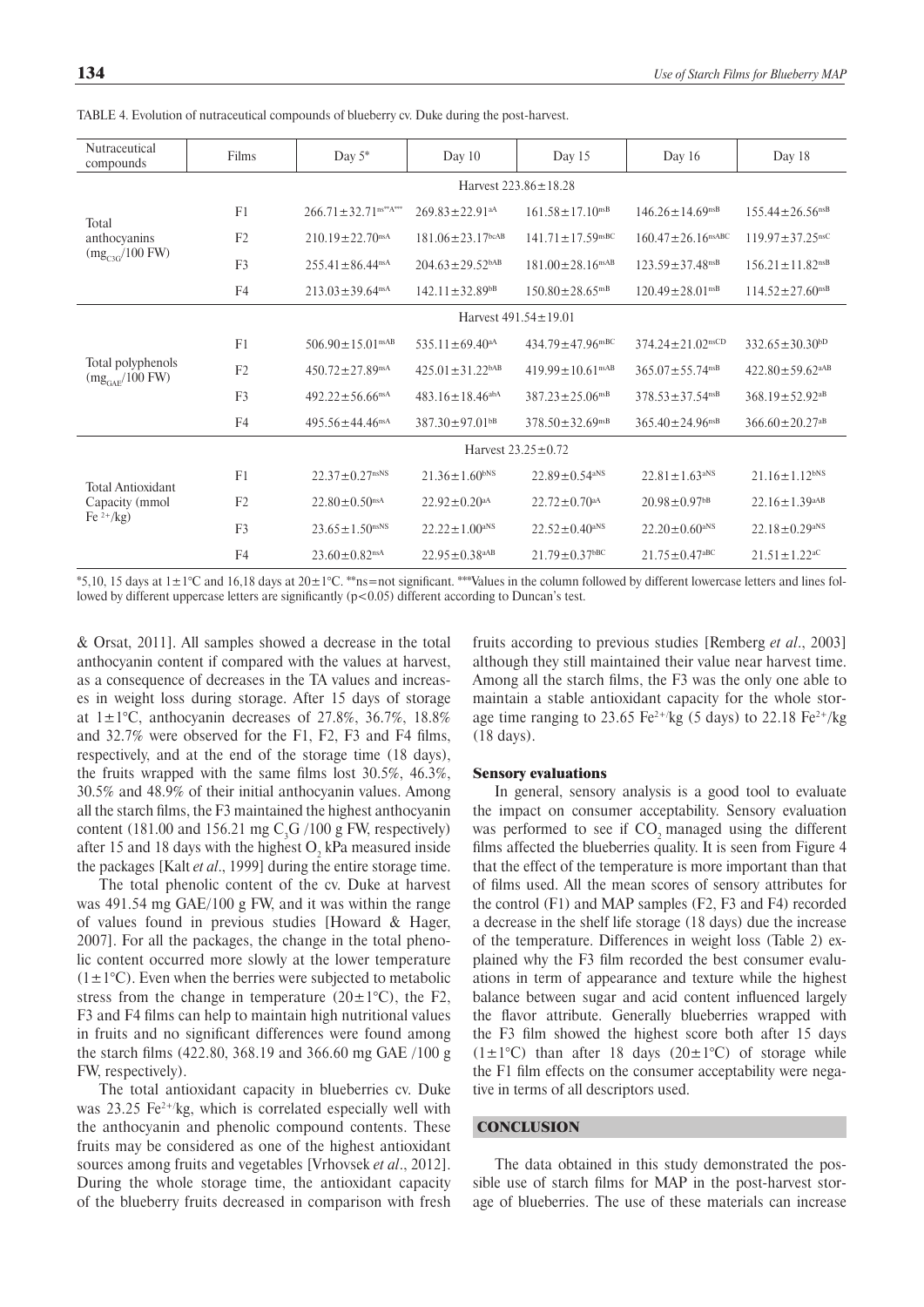

FIGURE 4. Radar chart for sensory evaluation of cv. Duke after 15 and 18 days of storage at  $1 \pm 1^{\circ}C$  and  $20 \pm 1^{\circ}C$ .

the environmental sustainability of the food packaging sector. The knowledge of the behavior of the gas diffusivity of these new wrapping films at different temperature is very important to provide the evolution of gas inside the packages of fruits during the supply chain and the marketing especially when the storage temperature shifts and is outside of the cold range requested by berries. The MAP storage with the starch films helped to control changes in post-harvest physicochemical properties, such as the pH and TA. Generally, the F2, F3 and F4 films were also capable of maintaining the antioxidant and nutritional values of fruits after 15 days of storage when the berries were subject to metabolic stress from changes in temperature. The F3 film was more likely to maintain the most important qualitative and nutraceutical traits close to those at harvest because it showed more equilibrated film selectivity throughout the storage time. To improve and to validate the use of these films in the post-harvest supply chain of fruits, it could be interesting to test these materials on other fresh products with different physiology.

## ACKNOWLEDGEMENTS

The authors gratefully acknowledge Dr. Sebastià Gestì, Novamont Spa for the technical support.

#### RESEARCH FUNDING

This work was conducted with the financial support of the Ministry of Economic Development–Industrial 2015, New Technologies for "Made in Italy"–Vivo pack.

## CONFLICT OF INTEREST

Authors declare no conflict of interest.

## **REFERENCES**

- 1. Almenar E., Samsudin H., Auras R., Harte B., Rubino M., Postharvest shelf life extension of blueberries using a biodegradable package. Food Chem., 2008, 110, 120–127.
- 2. Almenar E., Samsudin H., Auras R., Harte B., Consumer acceptance of fresh blueberries in bio-based packages. J. Sci. Food Agric., 2010, 90, 1121–1128.
- 3. Alsmairat N., Contreras C., Hancock J., Callow P., Beaudry R., Use of combinations of commercially relevant O<sub>2</sub> and CO<sub>2</sub> partial pressures to evaluate the sensitivity of nine highbush blueberry fruit cultivars to controlled atmospheres. HortScience, 2011, 46, 74–79.
- 4. Beaudry R.M., Cameron A.C., Shirazi A., Dostallange D.L., Modified atmosphere packaging of blueberry fruit  $-$  Effect of temperature on package  $O_2$  and  $CO_2$ . J. Am. Soc. Hortic. Sci., 1992, 117, 436–441.
- 5. Bertuzzi M.A., Castro Vidaurre E.F., Armada M., Gottifredi J.C., Water vapor permeability of edible starch based films. J. Food Eng., 2007, 80, 972–978.
- 6. Bower C., Postharvest handling, storage, and treatment of fresh market berries. 2007, *in*: Berry Fruits Value Added Products for Health Promotion (ed. Y. Zhao). Taylor & Francis Group, New York, pp. 262–284.
- 7. Briano R., Giuggioli N., Girgenti V., Peano C., Biodegradable and compostable film and modified atmosphere packaging in postharvest supply chain of raspberry fruits (cv. Grandeur®). J. Food Process. Pres., 2015, 39, 2061–2073.
- 8. Briassoulis D., Mistriotis A., Giannoulis A., Giannopoulos D., Optimized PLA-based EMAP systems for horticultural produce designed to regulate the targeted in-package atmosphere. Ind. Crops Prod., 2013, 48, 68–80.
- 9. Cheng G.W., Breen P.J., Activity of phenylalanine ammonialyase (PAL) and concentrations of anthocyanins and phenolics in developing strawberry fruit. J. Am. Soc. Hortisci., 1991, 116, 865–869.
- 10. Díaz P., Henríquez O., Enrione J., Matiacevich S., Thermal transitions of pulp and cuticle of blueberries. Thermochim. Acta, 2011, 525, 56–61.
- 11. Duarte C., Guerra M., Daniel P., Camelo A.L., Yommi A., Quality changes of highbush blueberries fruit stored in CA with different CO<sub>2</sub> levels. J. Food Sci., 2009, 74, S154-S159.
- 12. Faostat. Food and Agriculture Organisation of the United nations: Agricultural Statistical Database, 2012.
- 13. Girgenti V., Peano C., Bounous M., Baudino C., A life cycle assessment of non-renewable energy use and greenhouse gas emissions associated with blueberry and raspberry production in northern Italy. Sci. Total Environ., 2013, 458–460, 414–418.
- 14. Harb J.Y., Streif J., Controlled atmosphere storage of highbush blueberries cv. "Duke". Eur. J. Hortic. Sci., 2004, 69, 66–72.
- 15. Howard L.R., Hager TJ., Berry fruit phytochemicals 2007, *in*: Berry Fruits Value Added Products for Health Promotion (ed. Y. Zhao). Taylor & Francis Group, New York, pp. 73–104.